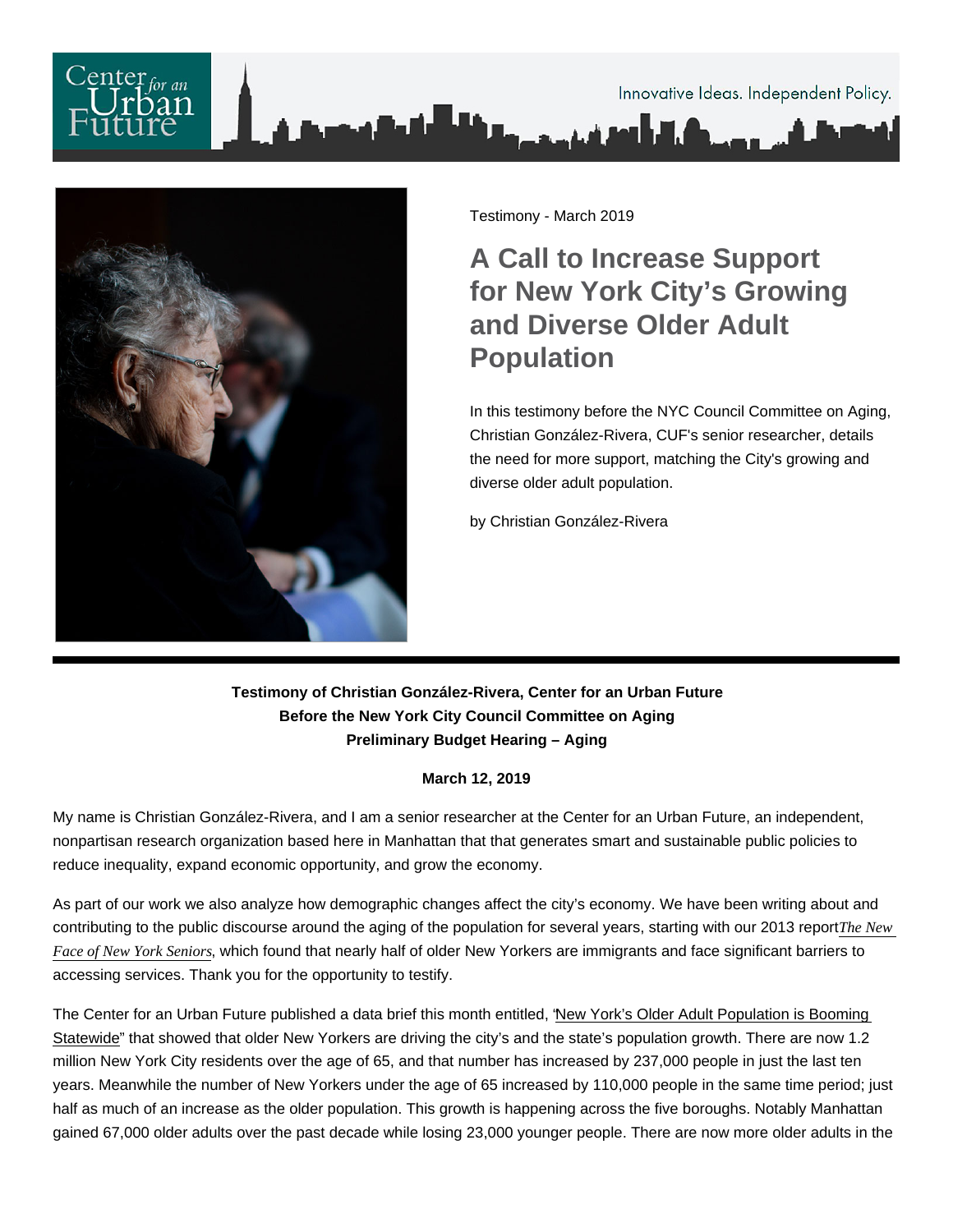five boroughs than there are children under the age of 13.

Despite that older adults are a large and growing part of New York's communities, they don't get the respect they deserve in the city's budget. The Department for the Aging's (DFTA) budget is still less than 1 percent of the city's overall budget. To the deBlasio Administration's credit, the city has been steadily increasing DFTA's budget since taking office. DFTA's budget has increased by 26 percent since deBlasio took office, despite severe cuts in federal funding.

But the problem is that those increases are not keeping up with the even faster increase in the number of older New Yorkers. New York City is home to 28 percent more older New Yorkers than in 2004, but the amount of DFTA funding per New Yorker age 60 and above has actually declined by 1 percent. In the meantime, participation in senior centers, demand for case management and home care programs, and other services has been increasing citywide. So this means that providers have to serve more people with less money.

But that's not the end of the story. Not only is New York City's older adult population larger than ever before, but it is also much more diverse. Our 2017 report [The Aging Appl](https://nycfuture.org/research/the-aging-apple)e evealed that for the first time since the end of World War II, half of the city's older adults are immigrants. But while in 1950, a whopping 95 percent of the city's older immigrants hailed from Europe, today's seniors are vastly more diverse. Today only 26 percent of older immigrants are from Europe, while 46 percent are from Latin America and the Caribbean and 23 percent are from Asia and Oceania.

Moreover as that report and our latest one also show, immigrants are responsible for the vast majority of the growth in the older adult population. Our latest report found that the number of U.S.-born older adults grew just 10 percent from 2007 to 2017, while the number of older immigrants jumped 42 percent.

Older New Yorkers born in the U.S. are also becoming more diverse. Over the past decade, the number of U.S.-born Latinx in New York City increased by nearly 34,000 people, while the number of African American older New Yorkers increased by a little over 8,000 and the number of U.S.-born Asians and Pacific Islanders increased by nearly 1,000. Meanwhile, the U.S. born white non-Hispanic population increased by a little over 10,000 people.

This means that New York City's older adults are increasingly immigrants and people of color, which has significant implications for the way services are delivered. Fully 60 percent of older immigrants in the city have limited proficiency in English, so in-language services for immigrants are crucial. And all older adults, whether they are immigrants or born in the U.S., are more likely to participate in services that are culturally relevant.

Investing in services for older adults means investing in combatting the loneliness that afflicts so many older people. That loneliness is not only sad for older adults themselves, but research shows that loneliness and social isolation increase the risk of dementia and other cognitive illnesses. Investing in services for older adults also helps their younger family members by lessening the physical, emotional, and financial load of caretaking for the families of the frailest older adults.

And that's not all. Investing in more and better services for older adults also means removing the physical, emotional, and financial barriers that prevent more older New Yorkers from contributing more to their communities through becoming volunteers, being mentors, and even becoming entrepreneurs. (The Center for an Urban Future also published a [report](https://nycfuture.org/research/starting-later) recently on the growth in the number of entrepreneurs over the age of 50 in New York City.)

Older adults are part of New York City's present and future. Older adults are one of the city's greatest untapped resources and investing in services is the best way to unlock that potential.

Photo Credit: Christian Langballe/ [Unsplashed](http://https://unsplash.com/photos/3I0X0owZS7M)

This testimony is a continuation of the Center for an Urban Future's extensive research on the needs of New York's older adults, including the recent study New York's Older Adult Population is Booming Statewid tich was generously supported by AARP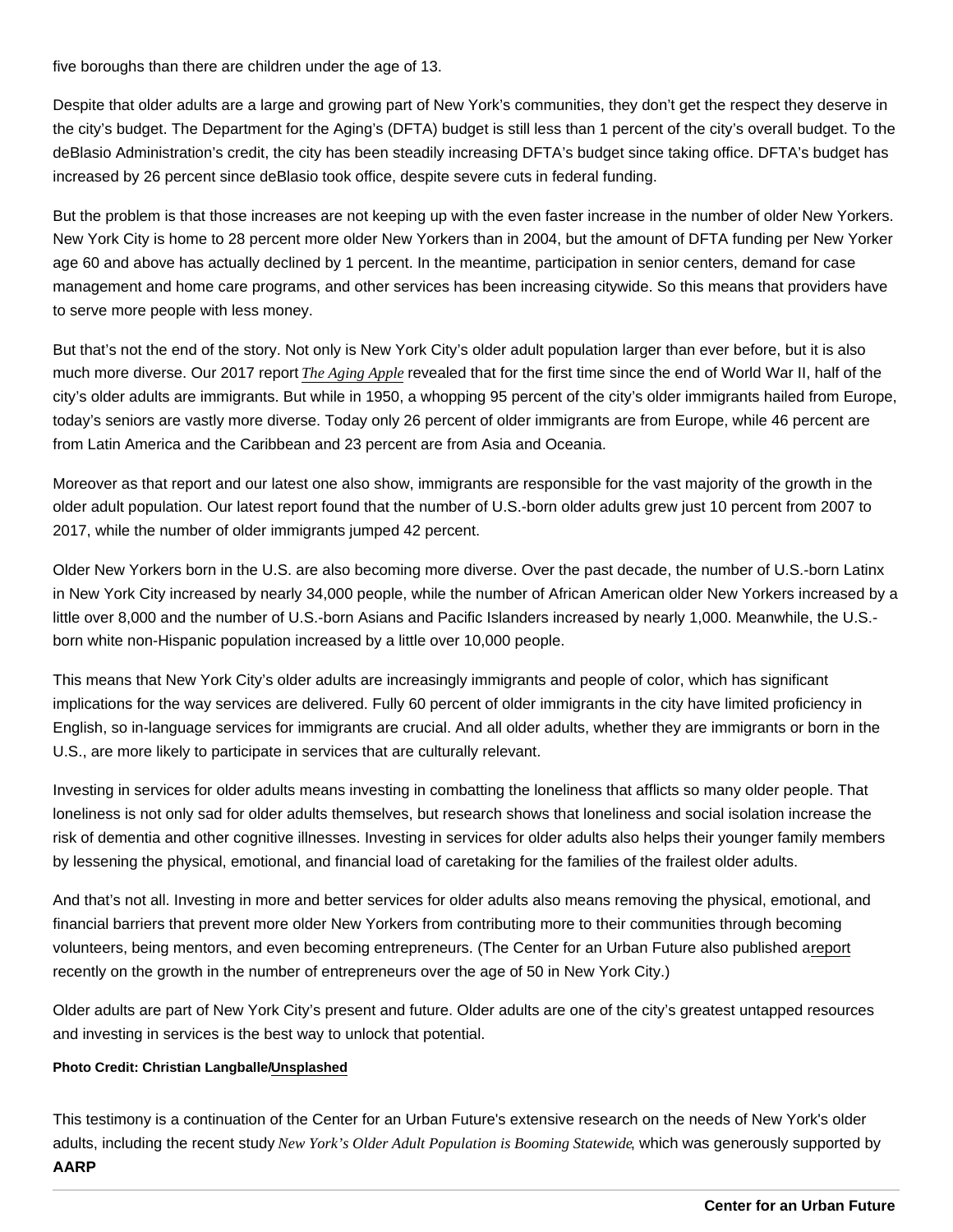. MetLife Foundation and the Frank E. Clark Charitable Trust generously supported The New Face of New York's Seniors report and Capital One generously supported the report, Starting Later: Realizing the Promise of Older Entrepreneurs in New York City. Later this year, a more comprehensive report will be published about the growth in older adults in New York City and the need to improve and rethink services for older adults in New York City, which is being supported by The Fan Fox & Leslie R. Samuels Foundation , The Altman Foundation , and The New York Community Trust .

General operating support for CUF has been provided by The Clark Foundation , the Bernard F. and Alva B. Gimbel Foundation , the Lucius N. Littauer Foundation , and the Altman Foundation .

Center for an Urban Future is an independent, nonprofit think tank that generates innovative policies to create jobs, reduce inequality and help lower income New Yorkers climb into the middle class. For 20 years, CUF has published accessible, datadriven reports on ways to grow and diversify the economy and expand opportunity that are anchored in rigorous research, not preconceived notions about outcome. Our work has been a powerful catalyst for policy change in New York City and serves as an invaluable resource for government officials, community groups, nonprofit practitioners and business leaders as they advocate for and implement policies to address some of New York's biggest challenges and opportunities.

## RELATED PRESS

[Long Island's Senior Housing Developers Eye Future N](https://www.longislandpress.com/2020/02/05/long-islands-senior-housing-developers-eye-future-needs/)eeds Long Island Press, by James Bernstein, February 06, 2020 [Advocates See 'Broken' Budget Process for City's Se](https://citylimits.org/2019/03/14/advocates-see-broken-budget-process-for-citys-seniors/)niors City Limits, by Roshan Abraham, March 14, 2019 [Opinion: It's Time to Make NY a #FairCity4AllAge](https://citylimits.org/2019/03/26/opinion-its-time-to-make-ny-a-faircity4allages/)s City Limits, by Margaret Chin and Katelyn Hosey, March 26, 2019 [The Distressing Math of NYC's Future Senior-Housing N](https://citylimits.org/2019/04/24/the-distressing-math-of-nycs-future-senior-housing-need/)eed City Limits, by Toni Kamins, April 24, 2019 [Saratoga Senior Population Booms: Plans Underway for New & Improved Senior](https://www.saratogatodaynewspaper.com/home/item/11223-saratoga-senior-population-booms-plans-underway-for-new-improved-senior-center) Center Saratoga Today, by Thomas Dimopoulos, February 21, 2020 [Council Moves Legislation Requiring City to Enroll More Eligible Seniors in Food Assis](https://www.gothamgazette.com/city/9126-council-moves-legislation-requiring-city-to-enroll-more-eligible-seniors-in-food-assistance)tance Gotham Gazette, by Katie Kirker, February 11, 2020 [Assembly budget includes critical funding to help aging New Yo](https://www.monroecopost.com/news/20190314/assembly-budget-includes-critical-funding-to-help-aging-new-yorkers)rkers Monroe County Post, March 14, 2019 [Older adult issues for New York's 2020 legislative session: Medicaid cuts, drug prices, ca](https://news.wbfo.org/post/older-adult-issues-new-yorks-2020-legislative-session-medicaid-cuts-drug-prices-caregiving)regiving WBFO 88.7, by Tom Dinki, December 31, 2019

[New Saratoga senior center plan](https://dailygazette.com/article/2020/02/19/new-saratoga-senior-center-planned)ned